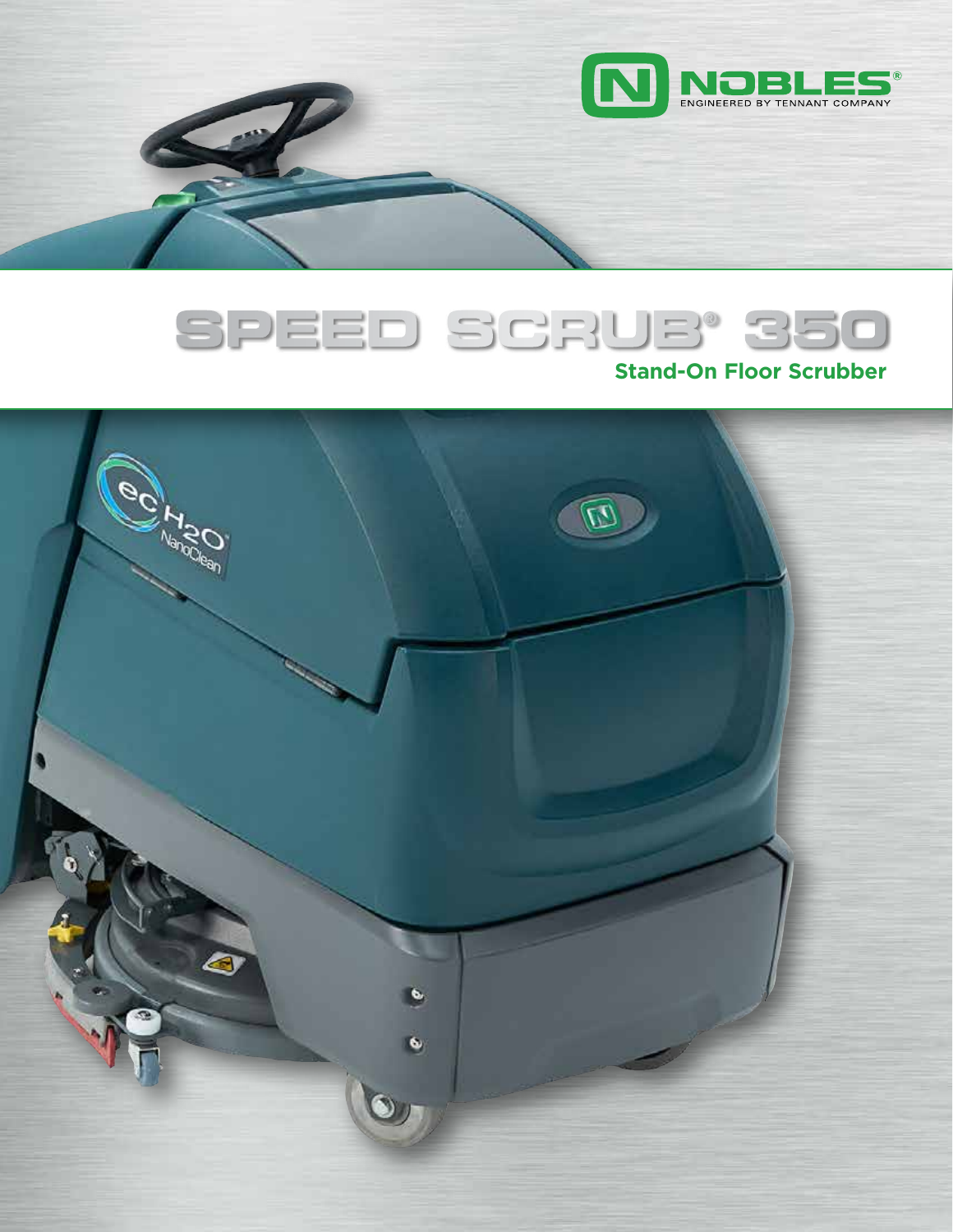# **Confidence comes from choosing equipment that helps you meet your facility goals**

## $\bigoplus$

# **The Speed Scrub® 350**

# Cost Effective & Reliable

- Clean over 30,000 square feet per hour without sacrificing performance
- Maximize machine usage with up to 94 minutes between dumps and fill cycles and up to 4 hours of battery run time

## Versatile Cleaning Performance

- Reduce the risk of slip-and-fall accidents with advanced squeegee design
- Incorporate daytime cleaning with Quiet-Mode™ that reduces machine noise levels to as low as 59.7 dBA

## Easy Operation & Maintenance

- Ensure operator comfort and control with ergonomics and easy-to-use steering and controls
- Simplify training with on-board machine instructions for operators



# **Innovative technologies**

#### Smart-Fill™ Automatic Battery Watering System Smart-Fill™ makes battery maintenance safer by removing the task of checking, opening, and filling flooded batteries.



#### LCD touchscreen **Technology 2.**

Deliver predictable cleaning results with operator ID, on-demand tutorial videos and customizable Zone Settings™ with Pro-Panel technology.

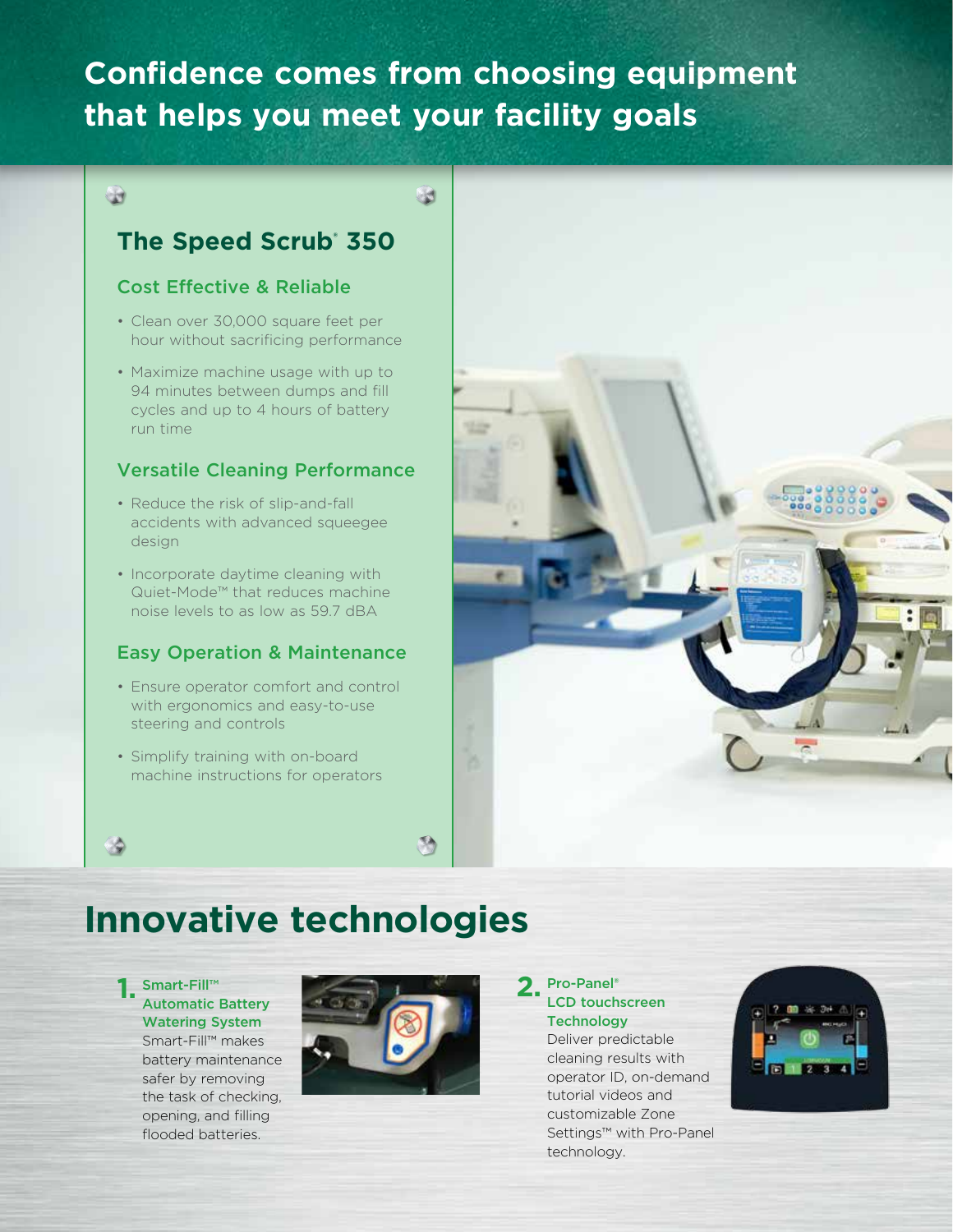# **Built to be tough. Made to be easy.**

*Tennant practical productivity calculations*



## SPEED SCRUB® 350 PROVIDES CATEGORY LEADING PRODUCTIVITY



### EXCLUSIVE TECHNOLOGY (optional cleaning innovation)

ec-H2O NanoClean® technology electrically converts water into



an innovative cleaning solution that cleans effectively, saves money, improves safety, and reduces environmental impact compared to daily cleaning floor chemicals and methods.<sup>+</sup>

*+ec-H2O NanoClean® technology is not suitable for all soils, including heavy concentrations of fats and oils. Depending on the type of soil, conventional chemical cleaners may be required.*

Increase productivity, reduce cost to clean and make informed decisions with intelligent insights from IRIS® Asset Manager.



Optional magnetic head allows pads and brushes to be ergonomically positioned and results in faster installation. ▲ Insta-Click™